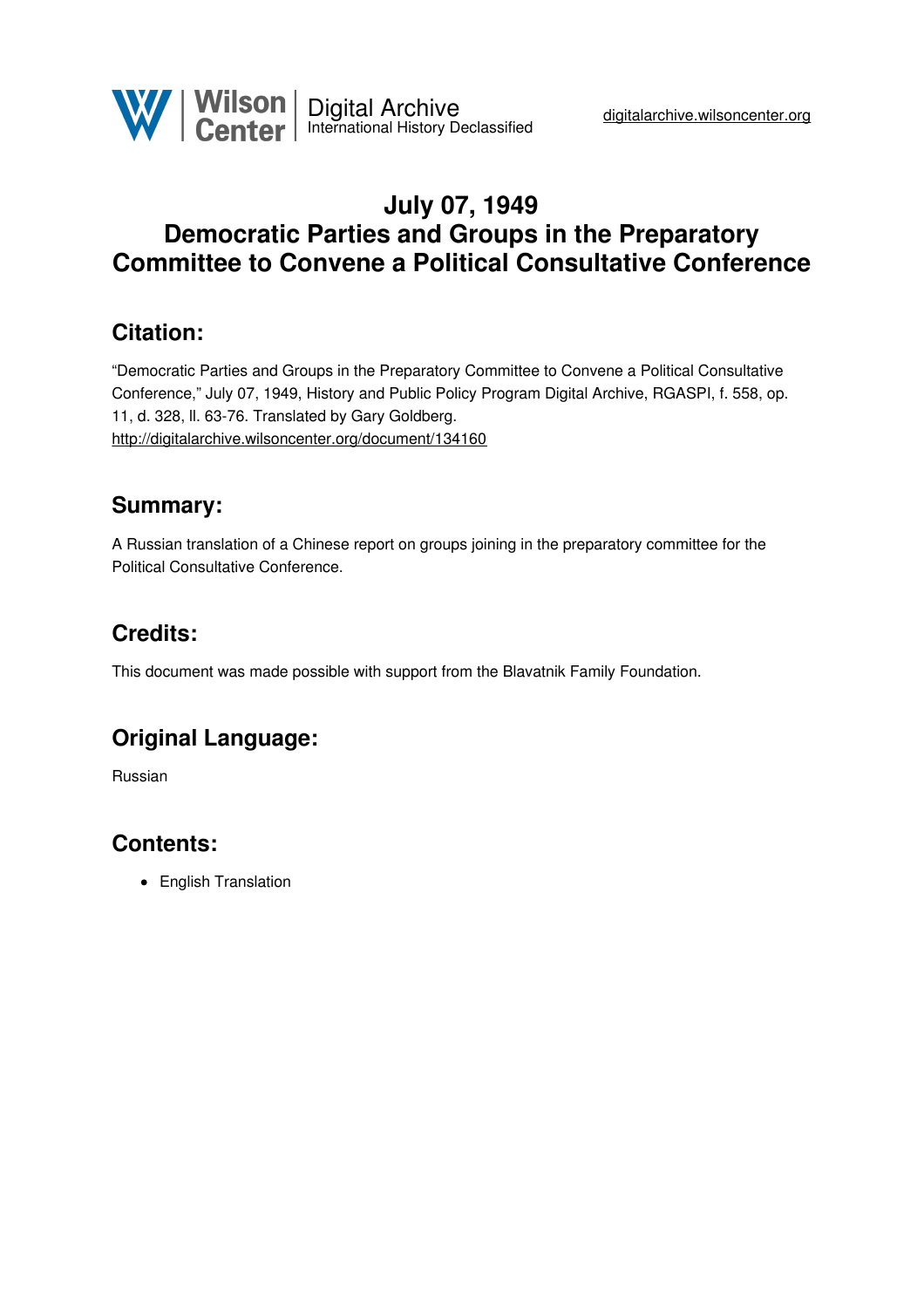[Translator's note: The accuracy of the spelling of Chinese names in this document cannot be verified.]

Secret

Translation from Chinese

### DEMOCRATIC PARTIES AND GROUP IN THE PREPARATORY C OMMITTEE TO CONVENE A POLITICAL CONSULTATIVE CONFERENCE

After the Chinese Conmunist Party published its May 1st appeals in 1948 all the democratic parties and groups which desired to fight imperialism, feudalism, and bureaucratic capital supported our proposals to convene a new political consultative conference. Below we present materials about the political parties and groups which are taking part in the Preparatory Committee to convene a new political consultative conference.

#### 1. The Revolutionary Committee of the Guomindang.

The Revolutionary Committee of the Guomindang was formed on 1 January 1948. It included: the Association of the Comrades of the Three Principles of the People of Sun Yat-sen headed by Tan Pingshan (it unofficially includes the Revolutionary Democratic League headed by Wang Konglun), the Association to Promote the Democratization of the Guomindang, and other Guomindang democratic elements.

The Revolutionary Democratic League is a secret organization under the influence of our Party. It was formed in 1945 by reorganizing the National Revolutionary League, created in 1941. It includes democratic elements from the Guomindang. For example, it includes: Wang Konglun from the Sun Fo group, Xu Baoju from the Li Jishen group, Lai Yali from the [Feng] Yuxiang group, Lu Zhongrong from the Guangxi group headed by Li Zongren and Bai Chongxi, Qu Wu from the Yu Youren group, Guo Chongtao from the Sichuan-Xikang group, Huang Xianru from the Song Ziwen [T.V. Soong] group, and Kan Chieh-hou [Gan Jiehou] from the group of officials from the personal office of Chiang Kai-shek [Jiang Jieshi]. The League also included members of the CCP Qian Jiongrui, Wang Bingnan, and others. The League fought all the time for a group being created inside the Guomindang favoring the continuation of the war of liberation against Japan, advocated cooperation with the CCP, and took an active part in various democratic parties and groups in order for them to fight for the consolidation of the democratic groups of the country. The League has its own branches in Chongqing, Nanjing, Shanghai, Beijing, and abroad. There are about 200 members in the League. The League was recently purged of such reactionary elements as Gan Jiehou and attracted some progressive instructors and representatives of revolutionary intellectuals to its side.

The Association of the Comrades of the Three Principles of the People of Sun Yat-sen was formed in 1944 during negotiations between the Guomindang and the CCP. Initially it operated by holding various interviews. It includes: Tan Pingshan, Chen Mingshu (in the past he commanded the troops of the 19<sup>th</sup> Sector [*napravlenie]* of the province of Fujian), Yang Jie (the Southwestern Group), Wang Konglun (the Revolutionary Democratic League), and Yu Zhengying (a democratic group in North China). The Association became officially known in 1945 after our Party proposed the slogan about the formation of a coalition government in China and after the convening of the Sixth Guomindang Congress. The Association accepted the declaration of the 1<sup>st</sup> Congress of the Guomindang as its platform, favored putting the Three Principles of the People of Sun Yat-sen into practice, and opposed the dictatorship of Chiang Kai-shek. The Association operated legally during the period of operation of the old political consultative conference, but then went underground and operated in the areas of Nanjing, Shanghai, and Hong Kong. The Association has more than 100 members. It includes the main officials of the Revolutionary Democratic League.

The Association to Promote the Democratization of the Guomindang was created in Hong Kong in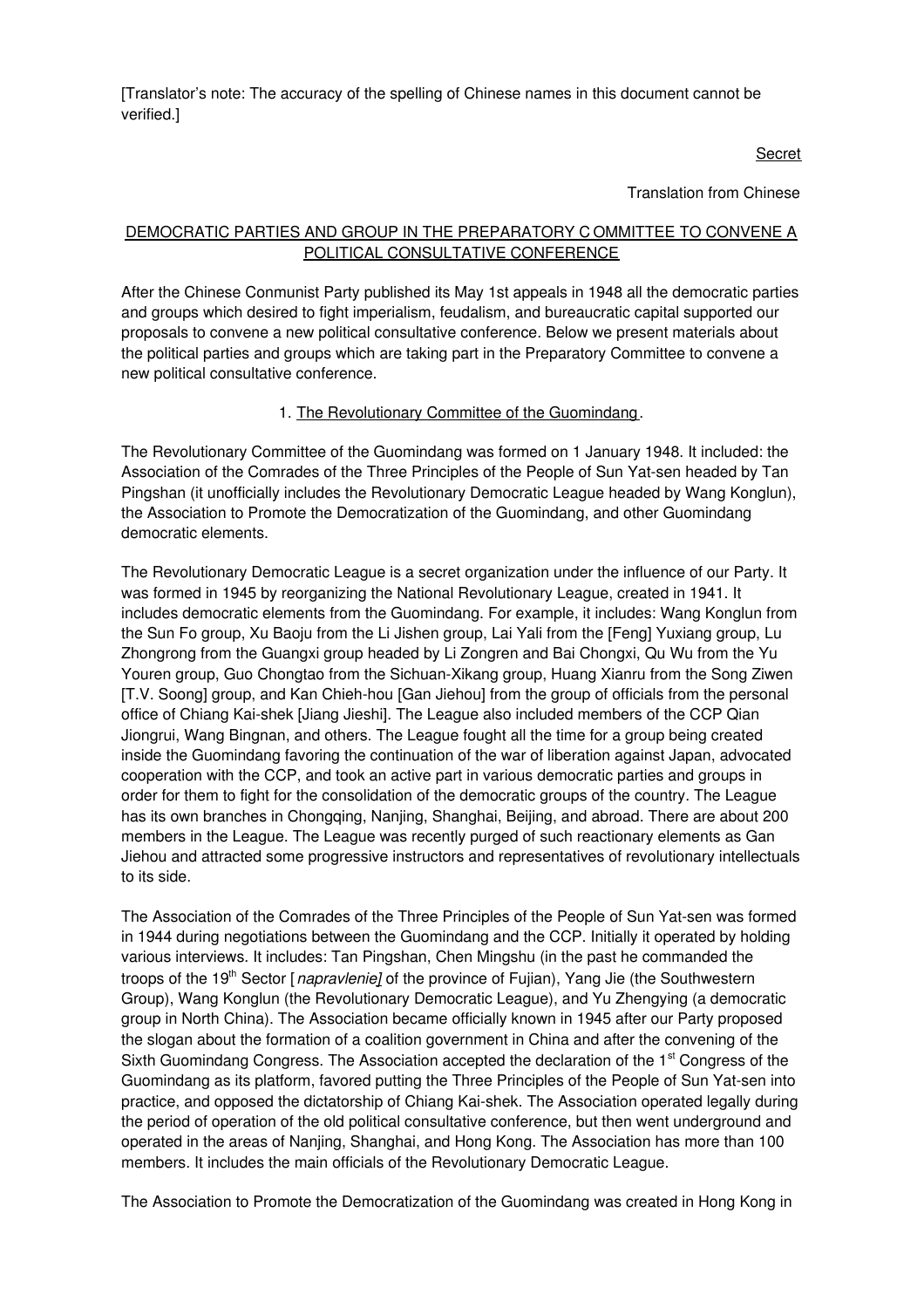April 1946. Although it includes separate progressive elements it is basically a feudal group which includes Li Jishen, Cai Tingkai, and their people. The provinces of Guangdong, Guangxi, and the countries of the southern seas are areas of its activity.

In the autumn of 1947, after the troop of the PLA switched from the defensive to the offensive and a danger to the regime of Chiang Kai-shek was created, Li Jishen wanted to use the moment to create a new Guomindang which would replace the regime of Chiang Kai-shek. Based on these considerations he got in touch with opposition groups inside the Guomindang, and with the Sichuan-Xikang, Guangxi, and Shanxi groups, and began to prepare the formation of a Revolutionary Committee of the Guomindang. At this time Li Jishen had already taken part in the "Great League of Peace and the Unification of the Country" (this League was outwardly led by Sichuan financier Liu Han[Sheng], but behind it was Song Ziwen with his anti-Communist plans. In addition, the League also included He Yingqin, Long Yun, Zhang Qun, and others). At this time Cai Tingkai nearly agreed to take the post of commanding general of the troops "for the extermination of the Communists" in South China.

The rapid development of events did not allow them to accomplish their plans. Then on 1 January 1949 the Revolutionary Committee of the Guomindang was created in Hong Kong; Tan Pingshan played a big role in this matter. It included bureaucrats, politicians, and dissatisfied military officials from the group of Li Jishen and Cai Tingkai. At the very start of the formation of the Committee its leadership secretly included even He Yingqin, Zhang Qun, Liu Wengui, and Lü Han. It was stipulated that if all these people clearly opposed Chiang Kai-shek then their joining the committee would be openly announced.

Statements which were made in the Committee's name were drafted by such of its senior officials as Tan Pingshan, He Xiangying, Liu Yazi, [Chen] Shaoxian, Mei Gongbing, Li Zhangda, [Chen] Rutang, [Chen] Cisheng, and Zhang Wen, leftist elements or people inclined to the side of the leftists. As a consequence of this, in these documents it spoke of the need to fight the dictatorship of Chiang Kai-shek and against the policy of American imperialism, which is helping the Chiang Kai-shek regime. They suggested being guided by the policy of three political principles (an Alignment with the CCP, Alliance with the USSR, and the support of the workers and peasants) and insisted on the formation of a democratic coalition government. Finally, they advocated support of our appeals of 1 May 1948.

Nevertheless, before their arrival in the north in their practical activity the group of Li Jishen and Cai Tingkai fought for close relations with the US and restrictions on the CCP. It secretly conceived of an anti-Communist "movement of five people" (these five people were: Li Jishen, [Feng] Yuxiang, Zhang Lan, Zhan Bojun, and one such person as Huang Yanpei, Lo Longji, [or] Cai Tingkai). The group created the movement, "the organization of ten people" (these ten people are the following: Li Jishen, Cai Tingkai, [Feng] Yuxiang, Zhang Lan, Huang Yanpei, Lo Longji, Zhang Bojun, Zhou Bingwen, Lu Guangsheng, and Zhang Dongsun). In addition, the group prompted individual militarists to "revolt", sent letters to Yan Xishan, Liu Wengui, and Bai Chongxi in which it advised them to make statements of the establishment of a cease-fire in the Civil War in China, take the position of mediators, and make us of the result of the fall of Chiang Kai-shek in order to preserve their forces, enter into a coalition government, and get in touch with the British and American imperialists in order to get aid from them.

In general, they pursued the goal of getting in touch with the right wing of the bourgeoisie, forming an opposition, and establishing ties with local militarist groups, and thereby preparing the ground to take into their hands a leading role in the country for themselves, restrict the forces of the CCP, and finally take the position left by Chiang Kai-shek.

In the winter of 1948 Li Jishen was slow in arriving in the North for various reasons. At this time a fierce battle was going on in the ranks of the Revolutionary Committee of the Guomindang between the rightist and leftist groups. Then, in connection with the change of the situation in the country, Li Jishen finally went to North China, which meant the victory of the left wing. The third day after Li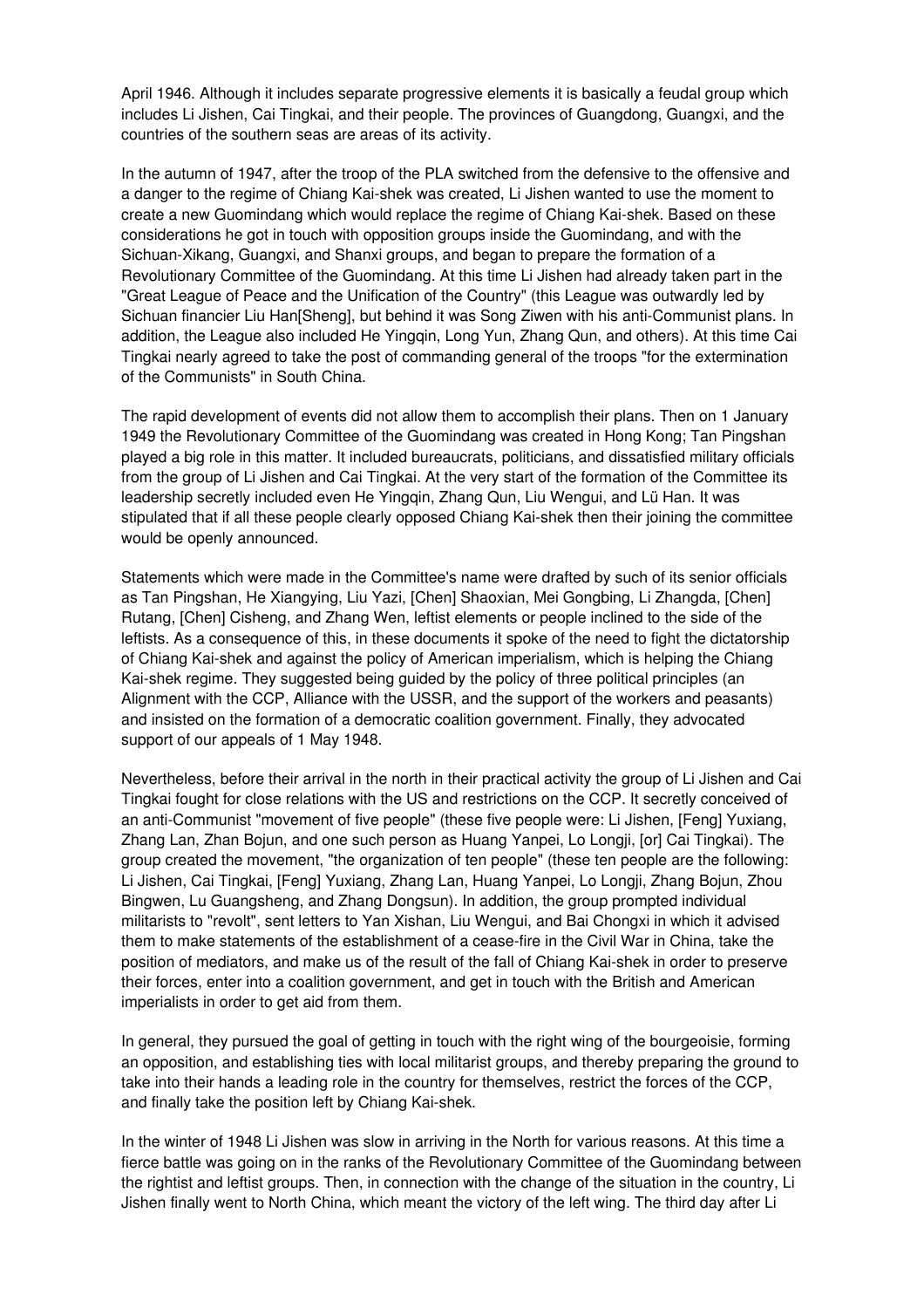Jishen's departure from Hong Kong for the North Huang Shaoxun (a member of the Guangxi group and a representative of Li Zongren and Bai Chongxi) arrived. In connection with the departure of Li Jishen for the North he became aware that the scheme of Bai Chongxi, who had intended to raise a rebellion against Chiang Kai-shek, invite the Central Committee of the Revolutionary Committee [SIC] of the Guomindang to Hankou, and divide China with the Communists into two parts, had completely failed.

Members of the Revolutionary Committee of the Guomindang who had arrived in the North are basically leftist elements and centrists leaning toward the side of the leftists. They were numerically superior, and therefore the rightist group in the Committee found itself to be politically isolated and lost the initiative. Li Jishen and Cai Tingkai openly accepted the leadership of the CCP, supported our eight peace conditions, and telegraphed to Committee officials in Hong Kong for them to agitate and act in coordination with their actions in the North. In a private conversation with Shao Lizi (a representative from Nanking in negotiations between the Guomindang and the CCP) Li Jishen said, "It will be correct to go the path of the CCP".

However, the rightist sentiments of Li Jishen were nevertheless still not eradicated. For example, he recently sent a letter to Mao Zedong in which he spoke out:

1. for the need to grant Li Jishen and Bai Chongxi more opportunities to find a way out of the situation in which they had found themselves.

2. about the dangers with respect to the US. He recommended not irritating the imperialists too much.

3. he requested more privileges for the capitalists in the interests of the bourgeoisie.

In addition, he expressed his dissatisfaction in connection with some factors which arose in the process of the practical implementation of measures by the CCP command concerning surrender of the weapons of the Guomindang troops who had switched to the side of the CCP, but were formerly in communications with the Committee.

The Revolutionary Committee of the Guomindang is basically extending its activity in regions south of the Yangtze River, [but] its organizations at the grass roots are in a chaotic condition, and its numerical strength together with the Association of the Three Principles of the People of Sun Yatsen and the Association to Promote the Democratization of the Guomindang does not reach 500. This is not a mass organization.

The Association of the Comrades of the Three Principles of the People of Sun Yat-sen and the Revolutionary Democratic League are the founders of the Revolutionary Committee of the Guomindang. They have been cooperating with us for many years, but their members are not firm in their principles, and are infected by the spirit of bureaucratism and hold to the ideology of the three principles of Sun Yat-sen. All this is a burden preventing them from going forward. Tan Pingshan is a poor politician and does not enjoy authority in the Revolutionary Committee of the Guomindang.

In connection with the rapid change of the political situation in China the Guomindang forces will soon be defeated throughout the country. Cases have recently been noted where reactionary elements of the Guomindang and Guomindang counterintelligence officials are trying to infiltrate the Revolutionary Committee of the Guomindang in order to pursue work in the revolutionary camp against the Chinese Revolution, but Li Jishen and Cai Tingkai are trying to establish contacts with various circles for reasons of increasing their strength. Sometimes they regard the infiltration of reactionary Guomindang elements into the Revolutionary Committee and their activity there condescendingly and tacitly. We need to pay serious attention to this fact.

II. The Chinese Democratic League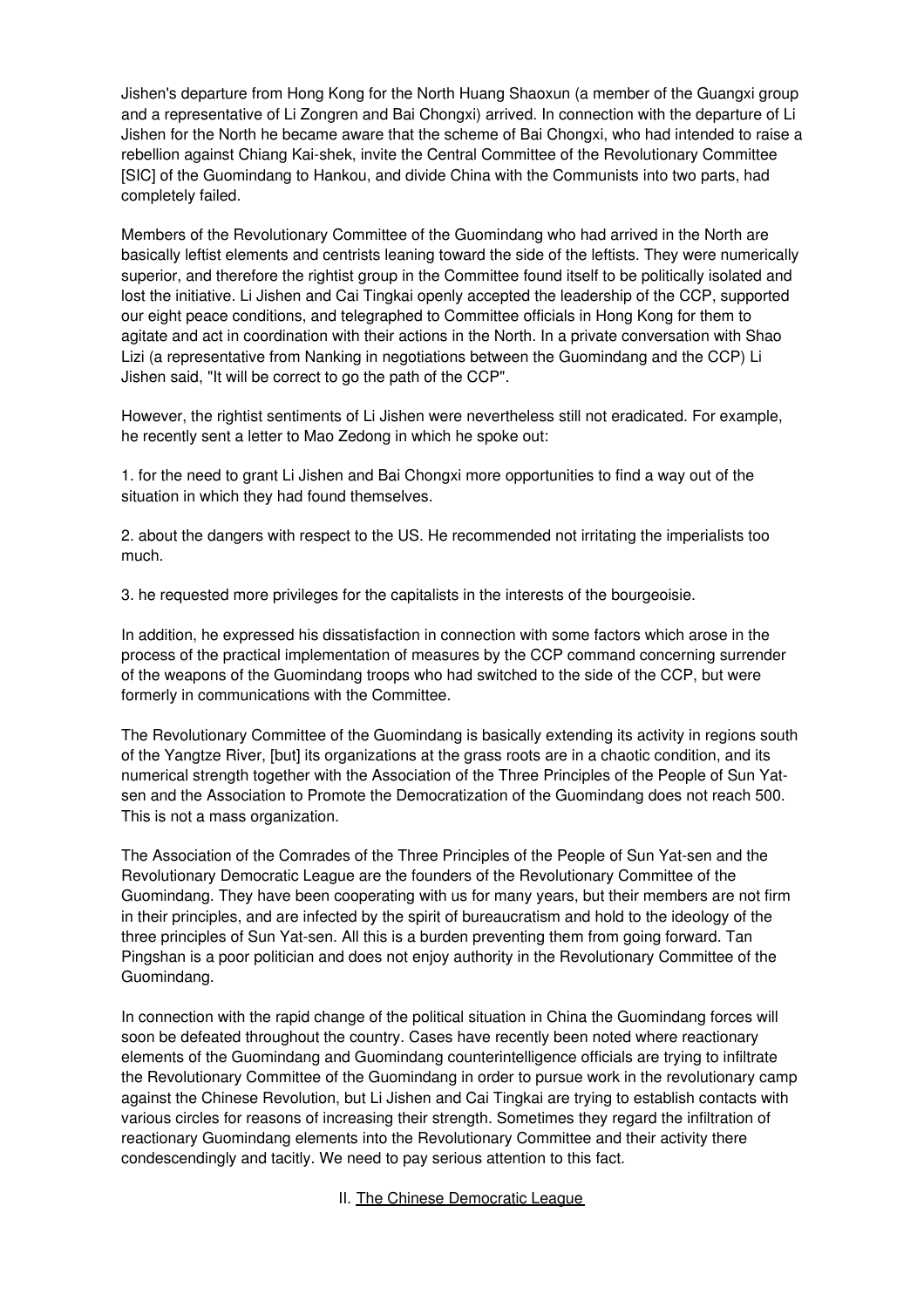The Chinese Democratic League was formed in September of 1944 as the result of a reorganization of the League of Democratic Parties of China. The organization on the basis of which the League of Democratic Parties of China was formed were the Society of Comrades for the Unification and Development of China, created in 1940 from party and unaffiliated members of the National Political Council. When the Guomindang began to pursue a policy of eliminating other parties during the war of liberation with Japan, this forced the People's Association for the Salvation of the Motherland, the Workers and Peasants Democratic Party, the Chinese Society of Professional Education, the Rural Construction Group, the Youth Party, and the Popular Socialist Party to unite, and to form the League of Democratic Parties of China in the spring of 1941.

After the surrender of Japan the Youth Party left the Democratic League and was turned into an agent network of the Guomindang, and after the end of the work of the old political consultative committee the Popular Socialist Party changed and left the League. Its representatives joined the Nanking government. In the autumn of 1947 under pressure the Democratic League announced the cessation of its activity. One of the leaders of the Rural Construction Party [SIC, not Group], Liang Shuming, left the League. At the present time the League has: the Association for the Salvation of the Motherland, the Democratic Party of Workers and Peasants, and some unaffiliated figures.

The Association for the Salvation of the Motherland was formed as a result of a patriotic movement against Japanese imperialism which began in 1935. The Patriotic Association of Cultural Workers headed by Shen Junru, Zou Daofeng, Tao Xingzhi; the Women's Patriotic Association headed by Shi Liang and Shen Zijiu; the Professional Patriotic Association headed by Sha JiangLi; and also the Patriotic Organization of Students and Workers formed the All-China Patriotic Association in 1936 and it was headed by Sheng Junru. The Association did much to develop the democratic movement before the start of the war of liberation against Japan and later. It is basically dominated by progressive elements and the revolutionary intelligentsia, among whom there are people under the influence of the ideology of Marxism-Leninism, but among the members of the Association there are also supporters of old bourgeois democratic convictions.

The Democratic Party of Workers and Peasants, which is still called the Third Party, was formed after the defeat of the Great Chinese Revolution of 1927 by Tan Pingshan and Zhang Bojun who had left the CCP, and Deng Yangda and [Peng] Zemin, leftist members of the Guomindang. The Party repeatedly changed its name: in 1927 it was called the Revolutionary Party of China, from 1928 through 1930, the Committee of Temporary Actions of the Guomindang. In 1932 Tan Pingshan left the Party, and Zhang Bojun wen to Japan. In November 1935 the Party was reorganized and started to call itself the Action Committee of the Chinese Nation, but in 1947 it took for itself the name "Democratic Party of Workers and Peasants".

After the defeat of the Revolution in 1927 this Party pursued a movement for a "defense of the Party" and for a "third way". Until 1930 the Democratic Party of Workers and Peasants became somewhat larger in connection with the aggravation of the fight between the Guomindang and the CCP. In the period from 1927 through 1934 the Party declared that it was relying on the workers, peasants, and ordinary people, that 75% opposed the Guomindang, but 25% were against the CCP (it opposed the membership of the CCP in the Comintern and was against the Soviets). During the war of liberation against Japan it stood for a single anti-Japanese front and joined the Democratic League. Right-wing elements dominate the Party leadership, but there are quite a few progressive elements in its local organizations.

Recently the Party pointed out in its statement that "relying on the workers, peasants, and ordinary people, it is accepting the political program of a new democracy and the leadership of the CCP". A re-registration of Party members is occurring. People are being expelled from the Party who were connected with imperialists, feudal forces in the country, and bureaucratic capital, opposed the people and who violated the political propaganda of the Party. In the past Zhang Bojun vacillated between leftists and rightists, but on arrival in Beijing he began to behave better and is ready to accept the leadership of our Party. [Peng] Zemin will go together with us.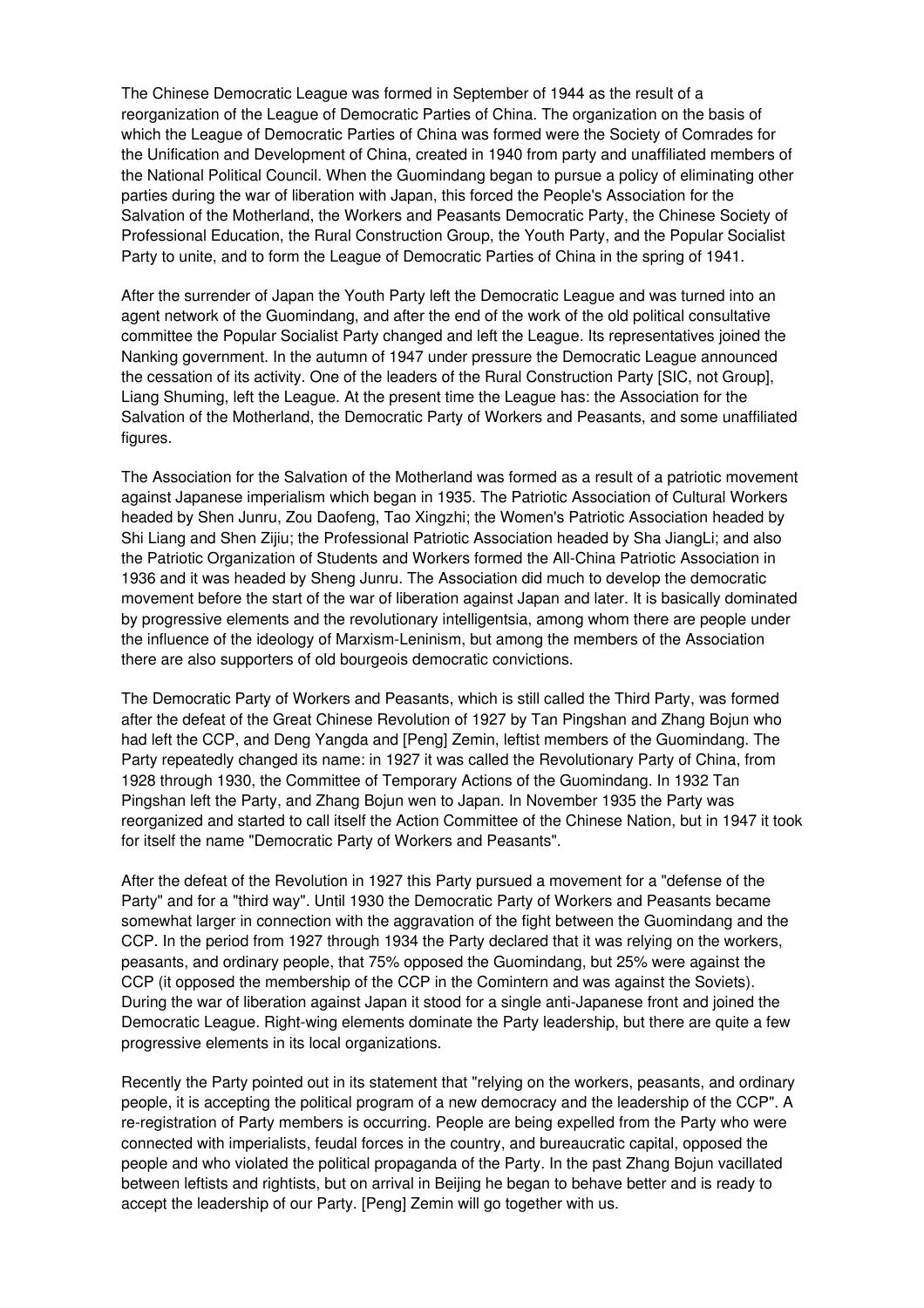The Democratic Party is essentially an amalgamation of the intellectuals of various classes. It was always for cohesiveness in the struggle against Japan and for a long time it coordinated with the CCP. It has very few bureaucrats and feudal politicians in it, and in this regard it is sharply different from the Revolutionary Committee of the Guomindang. When the Guomindang ruled the country, although right-wing elements dominated in the governing body of the League (of the 11 members of the League's Presidium only Sheng Junru and Shi Liang were leftists), in the winter of 1947 the Guomindang put pressure on the League in order to undermine and demoralize it. Consequently, without authorization the rightists Zhang Lan, Huang Yanpei, and Lo Longji declared the disbandment of the League CC. The centrists vacillated at this time, and the leftists found themselves isolated. However, after Sheng Junru, Zhang Bojun, and unaffiliated progressive leaders Zhou Xinmin and others went to Hong Kong, where they convened a third plenum of the League, the leadership of the League actually ended up in the hands of leftist and centrist elements inclined toward the leftists. After this the League in Hong Kong became a leading forces among all democratic parties and groups.

Zhang Lan, Lo Longji (both unaffiliated), Zhang Dongsun, and Huang Yanpei (Huang Yanpei changed for the better on arrival in Beijing) are in the League as leaders of the rightists. Lo Longji is certainly a representative of the right wing of the bourgeoisie and insists that the League defend the political interests of the bourgeoisie, have its own political platform, and be oriented toward American imperialism. In the past Zhang Lan and Huang Yanpei approved this platform of Lo Longji. Zhang Lan and Lo Longji are coming to Beijing in the near future, and therefore it will be necessary to take appropriate organizational and political steps with regard to them and the rightwing elements.

The Democratic League is the largest mass political party among all the democratic parties and groups. It has its own organizations throughout the entire country and in different points of the countries of the south seas. Its total strength comes to 17,000. If one considers that one-third of the members of the Third Party, numbering 4,500, are in the League, then the League as a whole has about 20,000 people. Of these, 9,000 are in Malaya, in Siam [SIC], in Sumatra, in Indochina, and in Burma.

#### III. The Democratic Association for Building the State

The Democratic Association for Building the State was formed at the end of 1945, and is a political organization of democratic commercial and industrial circles.

This organization was created by industrial circles which oppose the economic policy of control and monopoly pursued by the Guomindang and are fighting for democracy and freedom in the economy. It includes capitalists who have relocated to the province of Sichuan, small industrialists and traders in the Southwestern regions of China, and members of the All-China Society of Professional Education. In 1946 senior officials of the Association Huang Yanpei, Hu [Que]wen, and Zhang Naiqi arrived in Shanghai, where they attracted a group of mid-level Shanghai capitalists to their side and the Association took on a China-wide nature with branches in Chongqing, Hong Kong-Kowloon, and Wuhan. It has about 500 members. There are many petty progressive capitalists and representatives of the revolutionary intelligentsia in its primary organizations, but they do not play a pivotal role. Centrist elements occupy the leading position in the Association's management.

In its political views the Association reflects the interests of the liberal bourgeoisie. Huang Yanpei, Zhang Naiqi, and Shi Fuliang are their political representatives. From the moment of its formation the Association has declared that it is an intermediate, centrist organization. During the operation of the old political consultative conference it criticized the Guomindang moderately and cautiously advocated restriction on the CCP. Later, Zhang Naiqi and Shi Fuliang openly insisted on a centrist line and reformism. Zhang Naiqi declared even more vigorously than Shi Fuliang that a third ship still needed to be built between the two ships - the Guomindang and the CCP.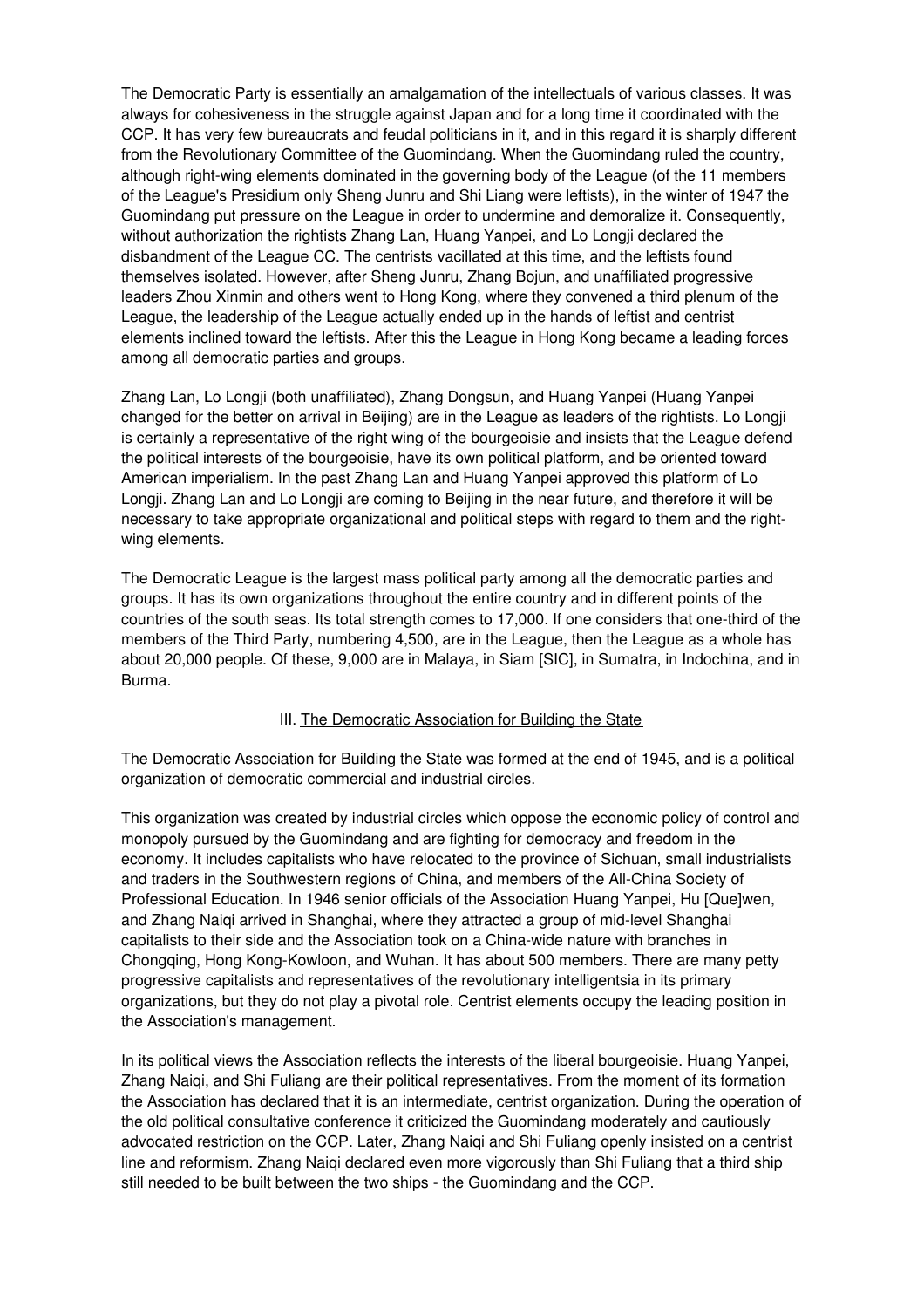After the worsening of the political situation in May 1947 the ruling hierarchy of the Association began to exhibit passivity and the Shanghai branch of the Association headed by Pang Gongzhao, Shen Kangnian, Mo Chang, and others, a total of 14 people, became the primary center of the leadership.

The Association generally approved the statement of Mao Zedong, "The Current Situation and Our Tasks". After the publication of our May 1<sup>st</sup> appeals the Association spoke out in favor of the CCP's suggestion to convene a new political consultative conference, but Zhang Naiqi and Huang Yanpei declared that all the anti-Chiang Kai-shek elements and those who oppose the group of the two [Ch]ens could participate in the consultative conference. The Association spoke approvingly of Mao Zedong's general line directed at an expansion of production, the flourishing of the economy, and at the same time considering the interests of both state enterprise as well as private capital, and taking into account the interests of labor and capital. However, the Association still has a suspicious attitude toward our Party's policy and has a whole series of objections.

After the leadership of the Association arrived in the liberated regions their statements and views changed somewhat. Shi Fuliang saw the rapid restoration of the operation of industry in Manchuria. On the one hand, he expressed his satisfaction, but on the other, he understood that the period of new democracy would not be very long. Shi Fuliang is studying the works of Mao Zedong intensely and is trying to show that he agrees with our Party.

Before arrival in the liberated regions Zhang Naiqi was dissatisfied with our Party in many respects, but having arrived in Manchuria and become familiar with the situation on the spot he began to say that the capitalists should serve the people. On the other hand, he is pinning his expectations on a change of the political situation.

Huang Yanpei has changed for the better significantly. Having signed a statement against the North Atlantic Pact he told those close to him that he would fight to the end. He suggests presenting the enterprises of the Society of Professional Education and a library to the new government of China. He behaves better than Zhang Naiqi. In general the remaining centrist elements might go along with us politically. The differences are on questions of the valid interests of the commercial and industrial circles.

### 4. The Society to Promote Democracy in China

The Society sets itself the task of promoting political democracy. It was formed in January 1946. Ma Xulun, who initially entertained illusions with regard to Chiang Kai-shek, is one of the leaders of the Society. Other members of the Society, Wang Shaoxin, Zhou Jian[ren], and Xu Guangpin, are leftist figures. For a long time they were in Shanghai in the enemy's rear.

The Society has cultural officials, representatives of industrial circles, people of the free professions, and a small number of professional workers. In connection with the fact that the Association of Shanghai People's Organizations, which is under our leadership, is taking an active part in the work of the Society, this pushes it even more in the direction of the leftists. In general, the Society represents the interests of the left wing of the mid-level capitalists and the petty bourgeoisie. Shanghai is the main base of the Society, but it has a total of about 30 people in Hong Kong. The Society has a total of about 300 members.

### 5. The "Zhi-Gong-Dang" Party [China Party for Public Interest]

The "Zhi-Gong-Dang" Party was formed in 1925 by Chen Jiuming after his statement against Sun Yat-sen, when he used the "Zhi-Gong-Tang" Party in America in his own interests and, heading it, gave it the name "Zhi-Gong-Dang".

In the past "Zhi-Gong-Tang" was a secret sect which advocated the overthrow of the Manchu Dynasty and the restoration of the Ming Dynasty in China. After the defeat of the Taiping rebellion